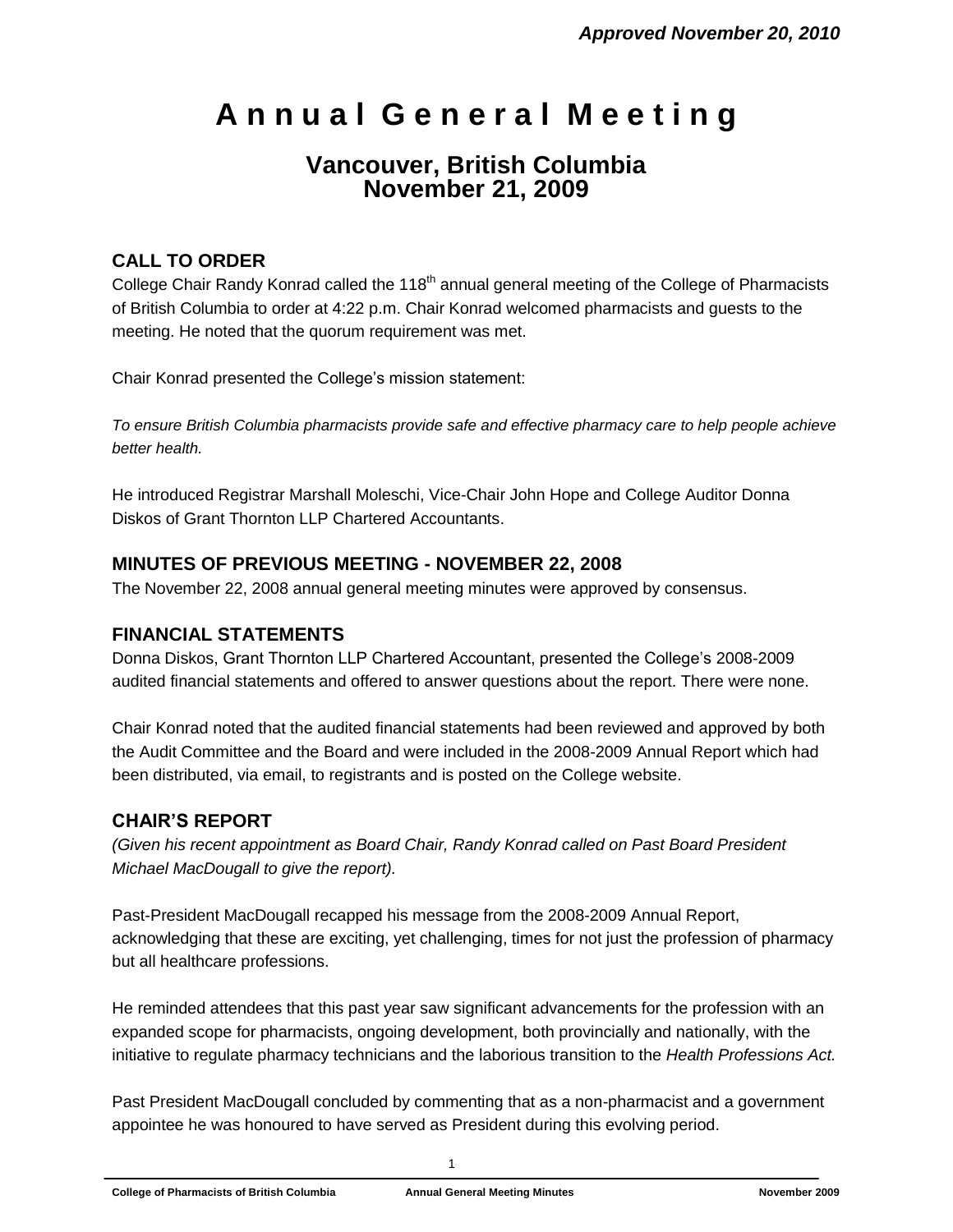# **REGISTRAR'S STATISTICAL REPORT**

The Registrar reviewed portions of his statistical report, noting that there was a net increase of 36 licensed pharmacies in the past fiscal year with 16 closures and 52 openings resulting in a total of 1,087 licensed pharmacies at the end of February 2009.

The net increase in pharmacists in the fiscal year was 160, bringing the total of registered pharmacists at the end of February 2009 to 4,379. The net increase of 160 pharmacists resulted from the addition of 384 pharmacists, through new registrants and those returning to practice, less a total of 224 pharmacists who, for various reasons, transferred to non-practicing.

The Registrar concluded his report by recognizing staff that work with him at the College and thanking them for their contributions to the College's successful operations.

### **ANNUAL REPORT**

Chair Konrad invited comments or questions regarding the 2008-2009 Report, which had been circulated to registrants earlier. There were none.

# **REPORT OF BOARD ELECTIONS**

As a result of the College's transition to the *Health Professions Act* on April 1, 2009 all 7 districts were required to participate in the Fall 2009 elections with odd numbered districts elected for a 2 year term and even numbered districts for a 1-year term.

The 2009 – 2010 Board members were introduced to the AGM participants:

Chair Randy Konrad, District 1 Board Member Vice Chair John Hope, District 6 Board Member Bev Harris, District 2 Board Member Allan Greene, District 3 Board Member Doug Kipp, District 4 Board Member Chris Hunter, District 5 Board Member Bruce Beley, District 7 Board Member

The government members who have been appointed to the College Board until October 1, 2010 were introduced to the AGM participants:

Margaret Cleaveley of Kamloops Penny Denton of Prince Rupert Michael MacDougall of West Vancouver John Scholtens of Langley

### **AWARDS**

#### **Past President / Chair Plaques**

Chair Konrad presented Michael MacDougall with a plaque for his service as Past President of the College of Pharmacists from November 2008 to June 2009.